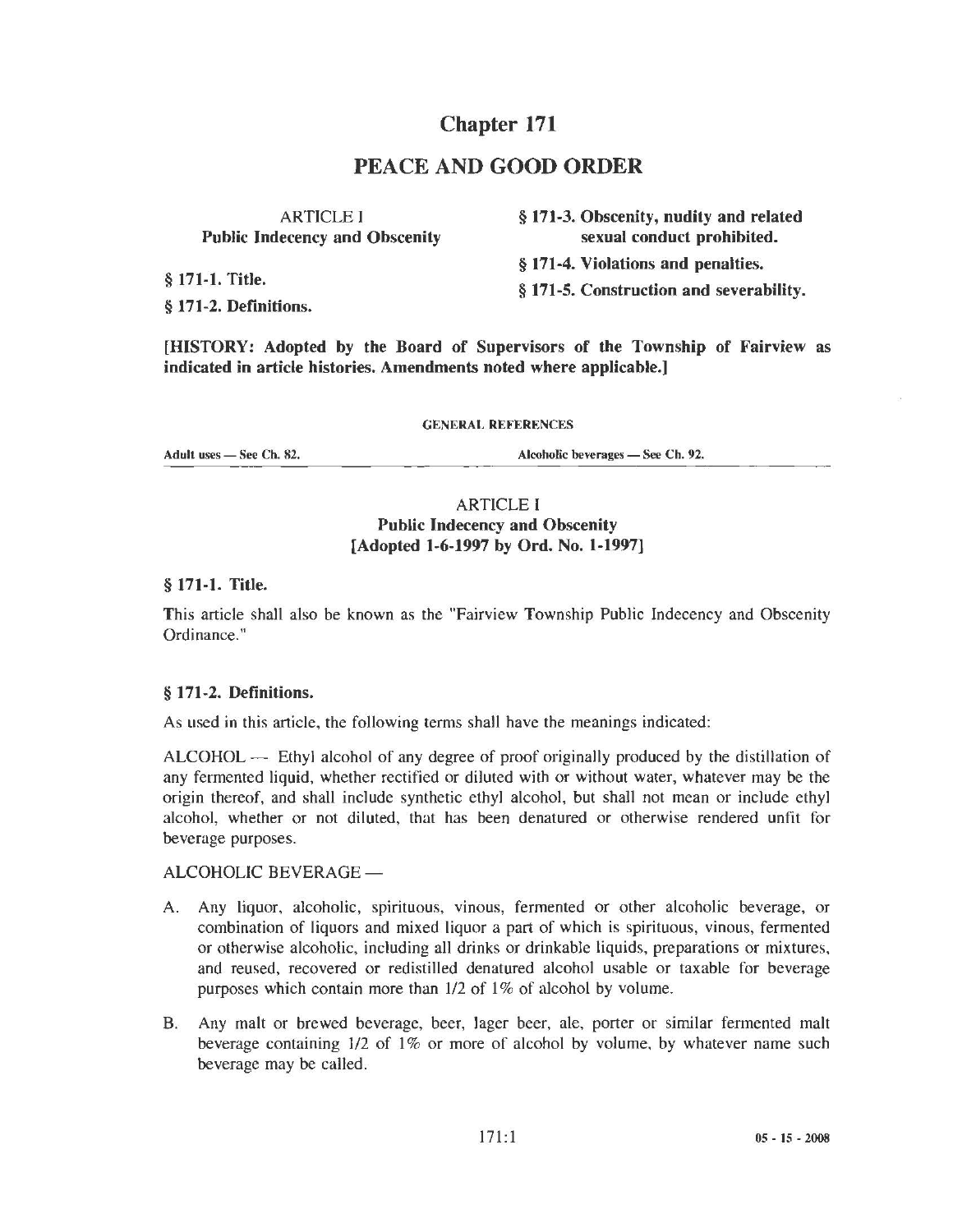C. Any whiskey or alcoholic distillate from a fermented mash of grain. capable of being used for beverage purposes.

ESTABLISHMENTS DEALING IN ALCOHOLIC BEVERAGES - Any business or commercial establishment (whether open to the public at large or where entrance is limited by cover charge or membership requirement), including those licensed by the commonwealth for sale and/or service of alcoholic beverages; and any bottle club; hotel; motel; restaurant; nightclub; country club; cabaret; meeting facility utilized by any religious, social, fraternal or similar organization; business or commercial establishment where a product or article is sold, dispensed, served or provided with the knowledge, actual or implied, that the same will be, or is intended to be, mixed, combined with or drunk in connection or combination with an alcoholic beverage on the premises of said business or commercial establishment; or business or commercial establishment where the consumption of alcoholic beverages is permitted. A private residence, whether permanent or temporary in nature, is not an establishment dealing in alcoholic beverages.

 $KNOWINGLY - A person who has actual knowledge or should have known about the$ existence of their own or another's voluntary acts or activities which are prohibited pursuant to this article.

NUDITY - The showing of any portion of the human male or female genitals, pubic area or buttocks with less than a fully opaque covering; the showing of the female breast with less than a fully opaque covering of any part of the nipple; the exposure of any device. costume, or covering which gives the appearance of or simulates the genitals, pubic hair, natal cleft, perineum, anal region or pubic hair region: or the exposure of any device worn as a cover over the nipples and/or areola of the female breast, which device simulates and gives the realistic appearance of nipples and/or areola.

OBSCENE - Any material, performance or presentation is obscene if:

- A. The average person applying contemporary community standards would find that the subject matter taken as a whole appeals to the prurient interest;
- B. The subject matter depicts or describes in a patently offensive way sexual conduct of a type described in this section; and
- C. The subject matter, taken as a whole, lacks serious literary, artistic, political, educational or scientific value.

PERSON - A natural person, association or corporation. Whenever used in a clause prescribing or imposing a fine or civil penalty, the term "person," as applied to "association," shall mean the partners or members thereof, and, as applied to "corporation," shall mean the officers thereof, except, as to incorporated clubs, the term "person" shall mean such individual or individuals who, under the bylaws of such club, shall have jurisdiction over possession and sale of alcoholic beverages therein.

#### § 171-3. Obscenity, nudity and related sexual conduct prohibited.

A. A person who knowingly, in an establishment dealing in alcoholic beverages, engages in sexual intercourse; engages in deviate sexual intercourse as defined by the Pennsylvania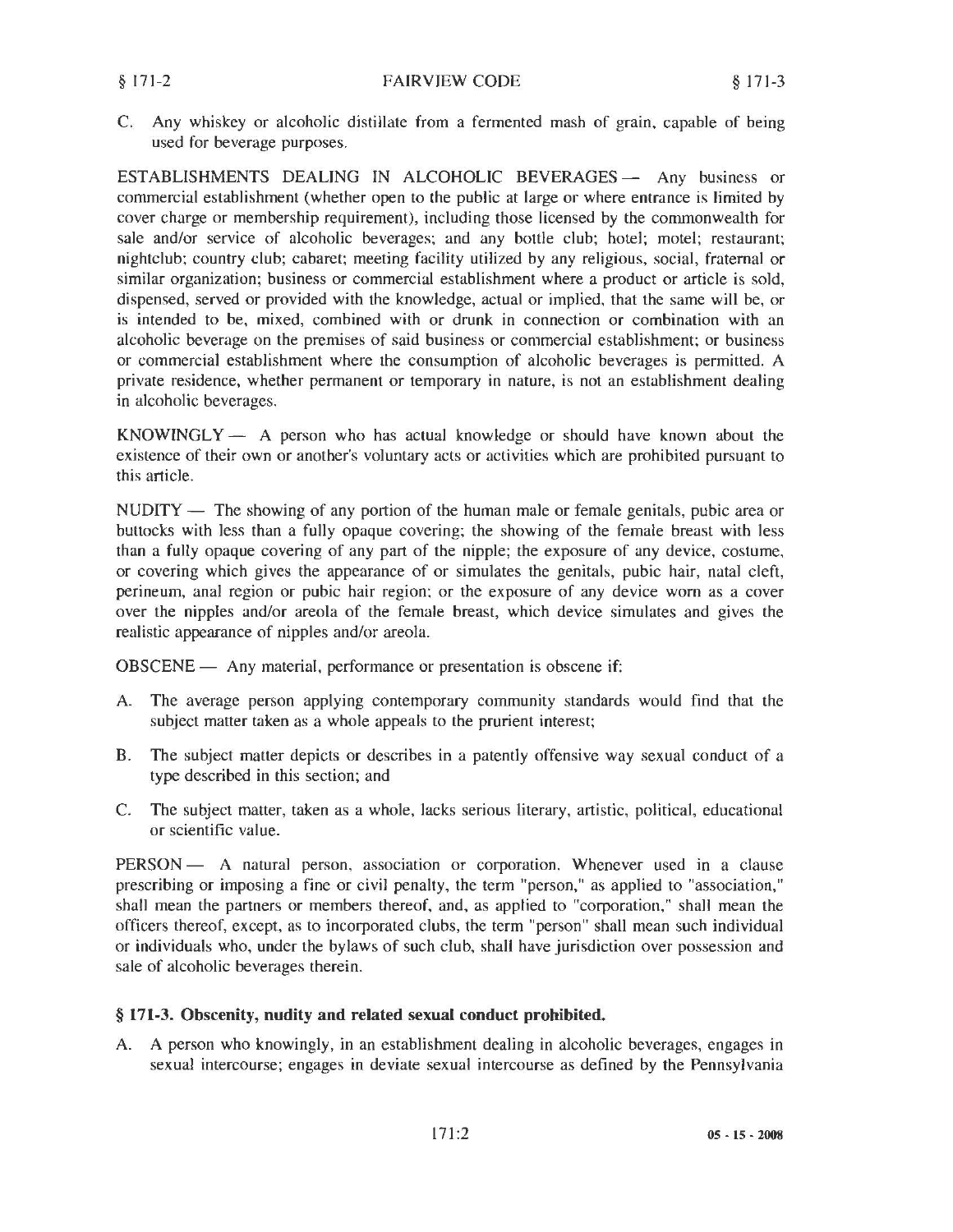Crimes Code;• appears in a state of nudity; or fondles the genitals of himself, herself or another person commits public indecency, punishable under the provisions of§ 171-4.

B. A person maintaining, owning or operating an establishment dealing in alcoholic beverages who knowingly permits a person to commit public indecency, as defined in Subsection A, or permits the exposition or availability of any obscene presentations, including photographs, pictures or the projection of film, commits public indecency, punishable under the provisions of § 171-4.

#### § **171-4. Violations and penalties.** <sup>1</sup>

- A. Any person who commits any of the acts lists in this article shall, upon conviction in a summary proceeding brought before a Magisterial District Judge under the Pennsylvania Rules of Criminal Procedure, be guilty of a summary offense and shall be punishable by a fine of not less than \$200 nor more than \$1,000, plus costs of prosecution. In default of payment thereof, the defendant may be sentenced to imprisonment for a term not exceeding 90 days.
- B. Whenever such person shall have been officially notified by the Township or in any other official manner that said person is committing a violation of this article, each day that said person shall continue such violation after such notification shall constitute a separate offense punishable by a like fine or penalty. Such fines or penalties shall be collected as like fines or penalties are now by law collected.

### § **171-5. Construction and severability.**

It is the intention of the Township that the provisions of this article be construed, enforced and interpreted in such a manner as will cause the least possible infringement of the constitutional rights of freedom of speech, free expression, due process, equal protection or other fundamental rights. The provisions of this article are severable and if any section, subsection, sentence, clause, or part thereof shall be held or declared illegal, invalid or unconstitutional by any court of competent jurisdiction, the decision shall not affect or impair any of the remaining sections, subsections, sentences, clauses or parts thereof of this article; it is hereby declared to be the intent of the Township Board of Supervisors that this article would have been adopted if such illegal, invalid, or unconstitutional section, subsection, sentence, clause or part thereof had not been included herein.

<sup>1.</sup> Editor's Note: See 18 Pa.C.S.A. § 101 et seq.

<sup>2.</sup> Editor's Note: Amended at time of adoption of Code (see Ch. 1, General Provisions, Art. I).